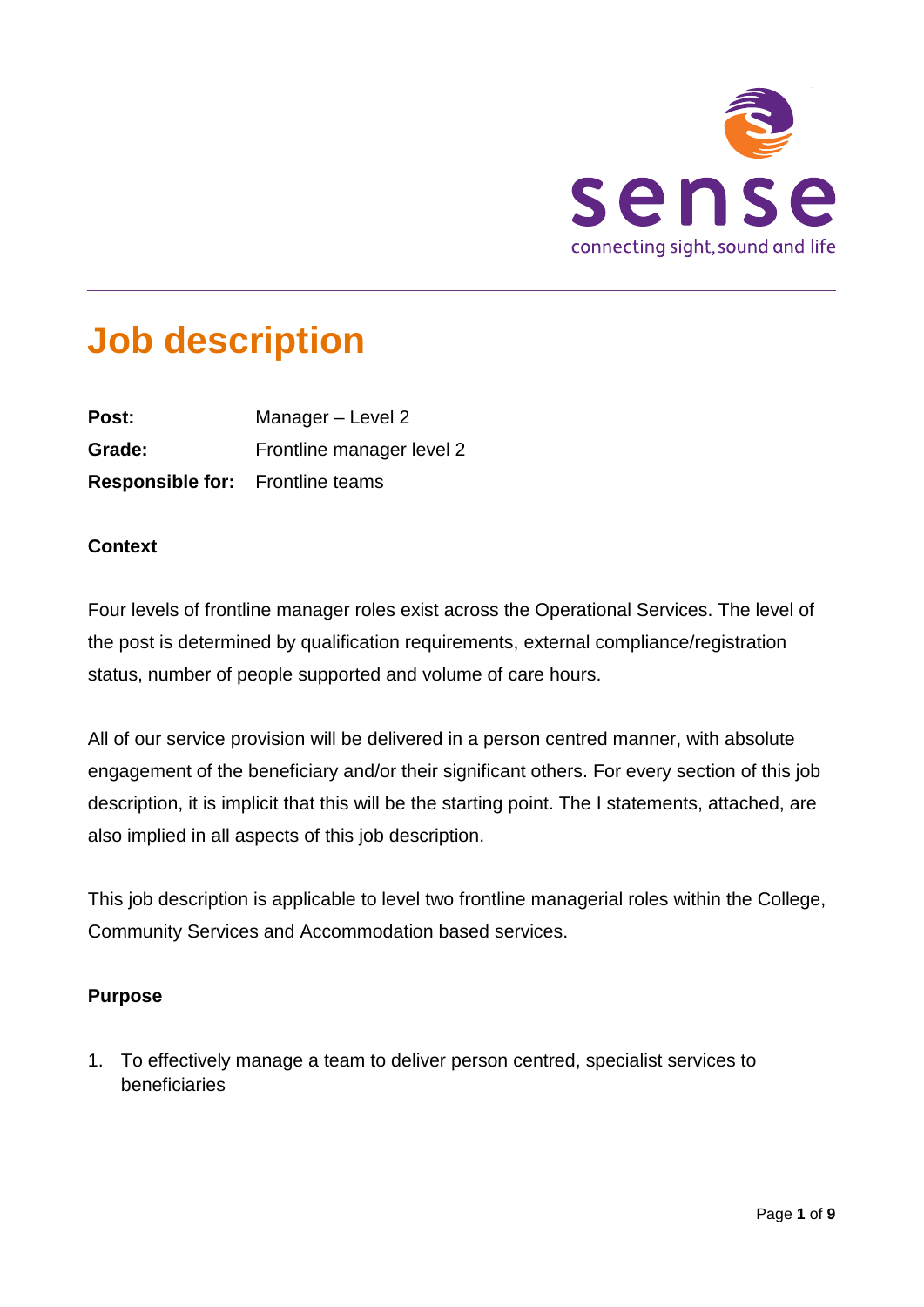Job description



- 2. To provide a customised, responsive and high quality service to people with multiple sensory impairments, physical and/or learning disabilities who use Sense services
- 3. To be registered with the relevant external agencies and maintain compliance
- 4. To deliver services which meet or exceed organisational expectations and standards
- 5. To deliver services within delegated budgets
- 6. To create and maintain safe working environments in which team members can fulfil their duties
- 7. To create and maintain an environment where team members can achieve excellence, develop within the service and access the range of organisational opportunities
- 8. To contribute to the wider planning and delivery of services within the Operational **Services**
- 9. To work collaboratively with all directorates within Sense in pursuit of seamless service to beneficiaries and team members
- 10. To act as a representative of Sense in all dealings with external professionals, families, carers and members of the public, and to protect Sense's reputation in those dealings
- 11. To work with other Sense managers and external stakeholders to promote and market Sense's unique offer

# **Key Responsibilities**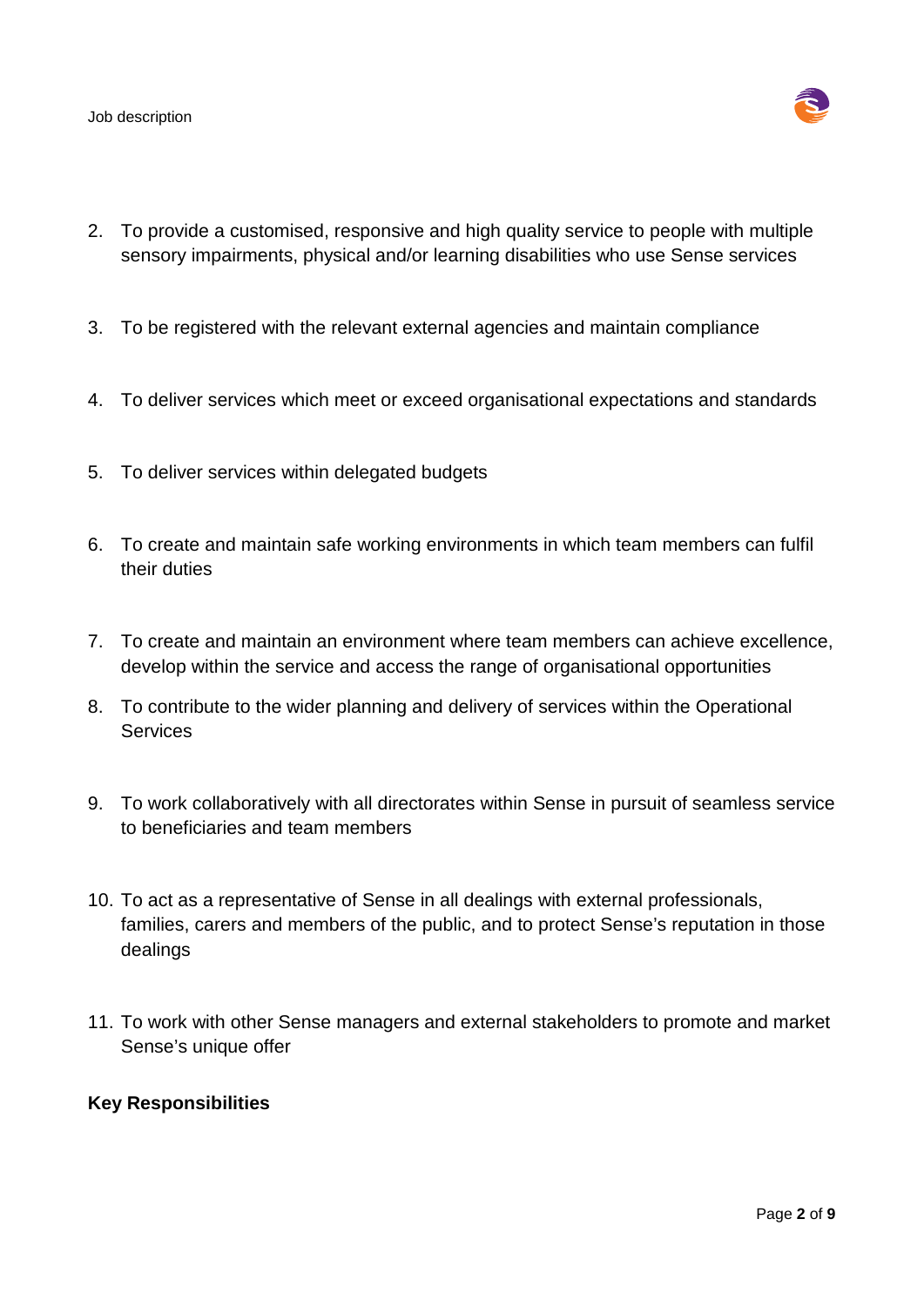

#### **1. To provide line management support to a team of staff by:**

- 1.1 Conducting regular supervisions (in line with KPI frequency) where performance is assessed, managed and developed
- 1.2 Conducting regular team meetings where service progress and person centeredness is assessed, managed and developed
- 1.3 Maintaining a team of appropriately trained staff to meet the needs of each individual using the service
- 1.4 Work in partnership with HR Business Partners to manage conduct, grievance and capability issues including conducting fact finds and investigations
- **2. To maintain the appropriate staffing levels to meet the needs of the individuals in the service by:**
- 2.1 Planning and managing a rota
- 2.2 Managing the impact of absence
- 2.3 Recruiting and inducting new starters
- **3. To identify needs and outcomes for each individual who uses the service by:**
- 3.1 Conducting or commissioning appropriate assessments
- 3.2 Ensuring that statutory services have conducted appropriate assessments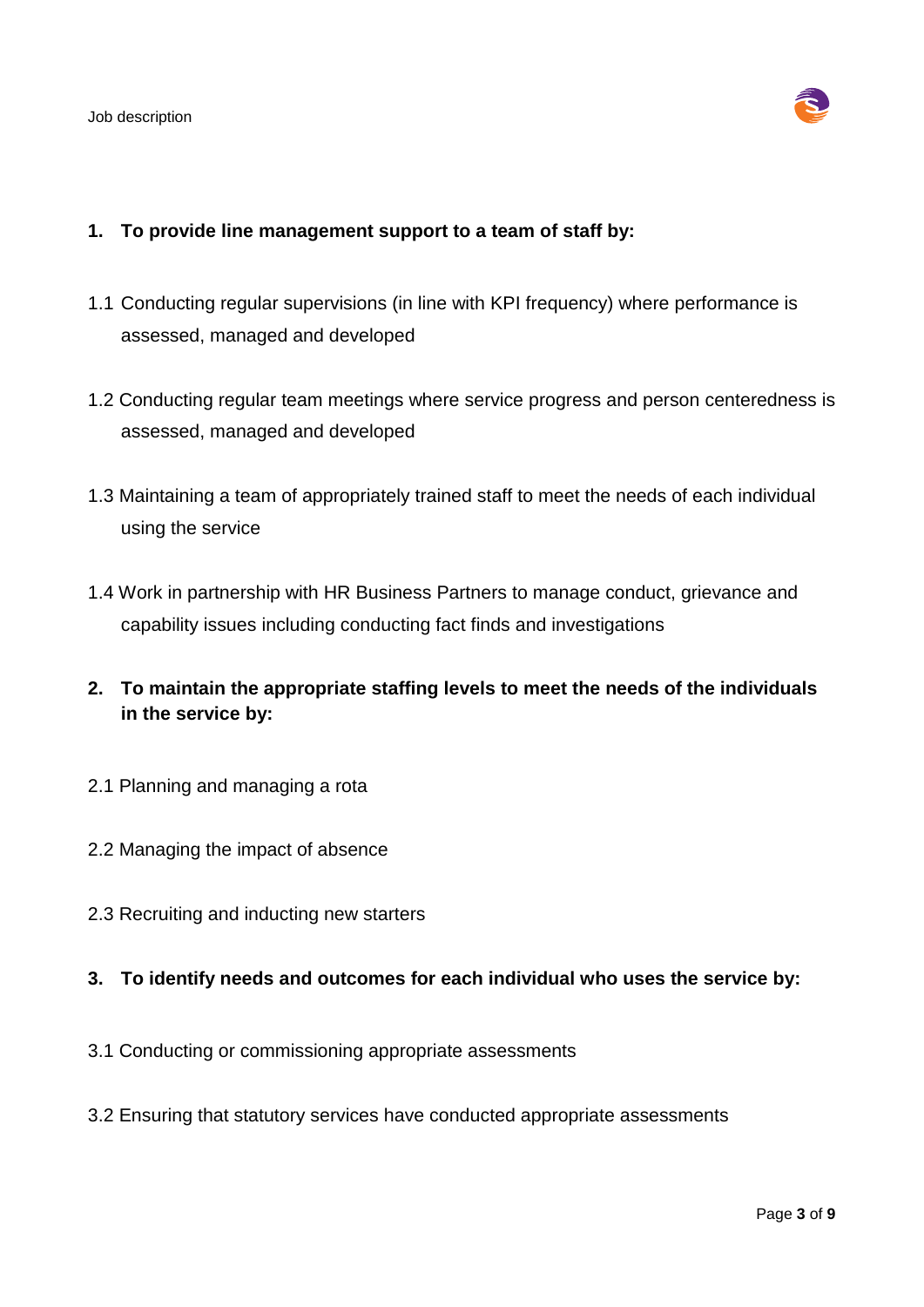

- 3.3 Conducting person centred reviews at appropriate intervals, engaging the necessary partners
- 3.4 Translating recommendations into action by designing and delivering support plans
- 3.5 Actively engaging families and external professionals where appropriate
- **4. To deliver services which are legally compliant in all aspects including (but not exclusively) Regulatory bodies (RQIA, CSSIW, CQC, Ofsted), Health and Safety legislation, Mental Capacity Act, POVA by:**
- 4.1 Maintaining up to date knowledge of all aspects of compliance
- 4.2 Contributing to the design of organisational systems which guarantee compliance
- 4.3 Maintaining systems which guarantee compliance

#### **5. To deliver services that meet or exceed Sense's organisational standards by:**

- 5.1 Delivering services to KPIs set within the Operational Services
- 5.2 Contributing to the organisational audit of the service and responding to recommendations
- 5.3 To ensure the safeguarding of individuals in our care by adhering to our policies and procedures, acting on concerns raised, and reporting as required.
- 5.4 To ensure that staff are trained and competent in line with policies and procedures.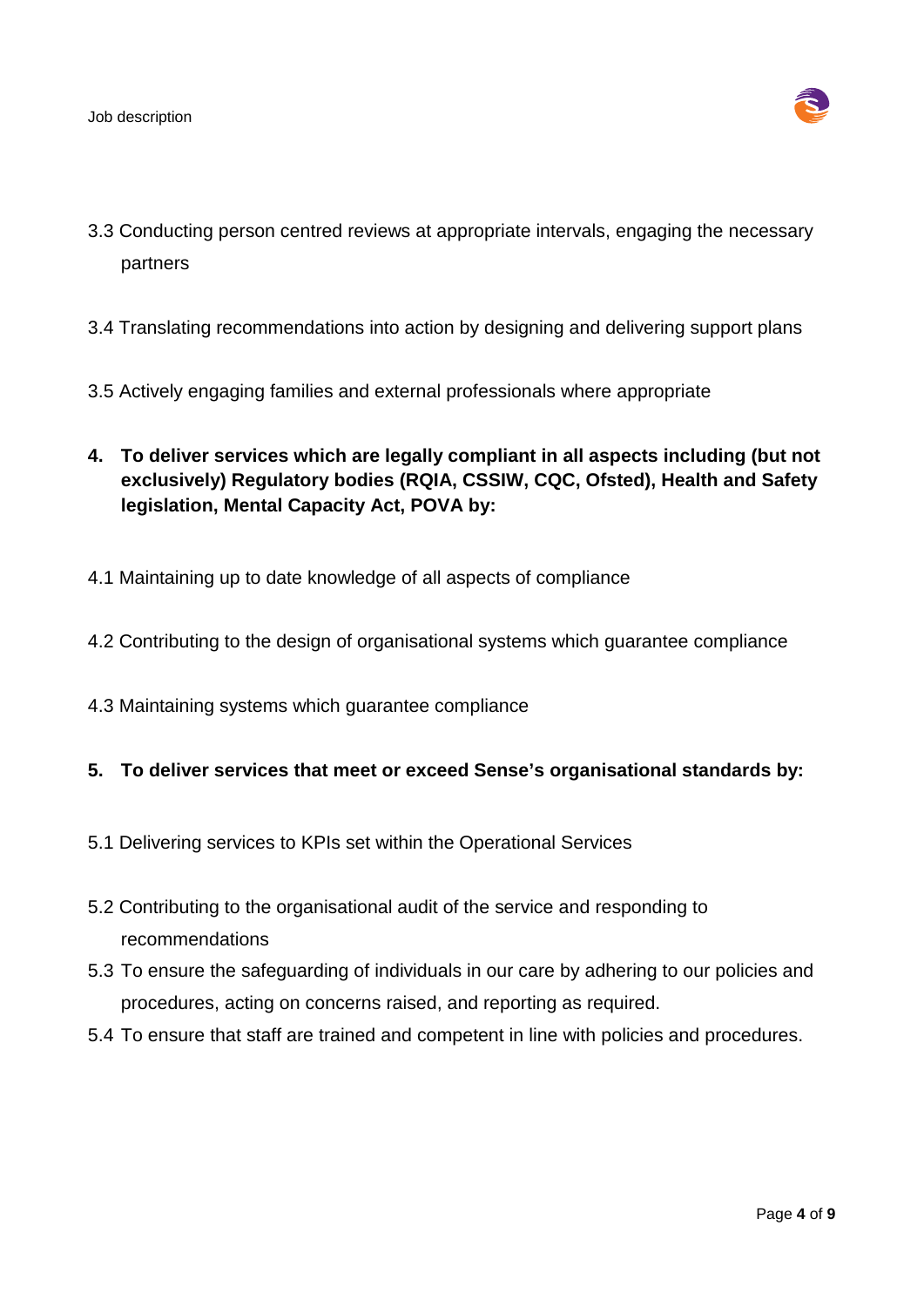Job description



- 6. To contribute to a 24 hour on call system on a rota basis, covering a range of services in a specified area.
- 7. To contribute to the setting of budgets and delivering the service within those delegated budgets.
- 8. To attain internal and/or external verification in a relevant skill, and cascade that knowledge across the Operational Services and/or wider organisation.
- 9. To conduct fact finds and investigations in services across the Operational services.
- 10. To analyse assessment information, effect change, monitor and evaluate.
- 11. To work flexibly across a 7-day rota, including evenings, nights and weekend.
- 12. Any other duties commensurate with the nature and grade of the role.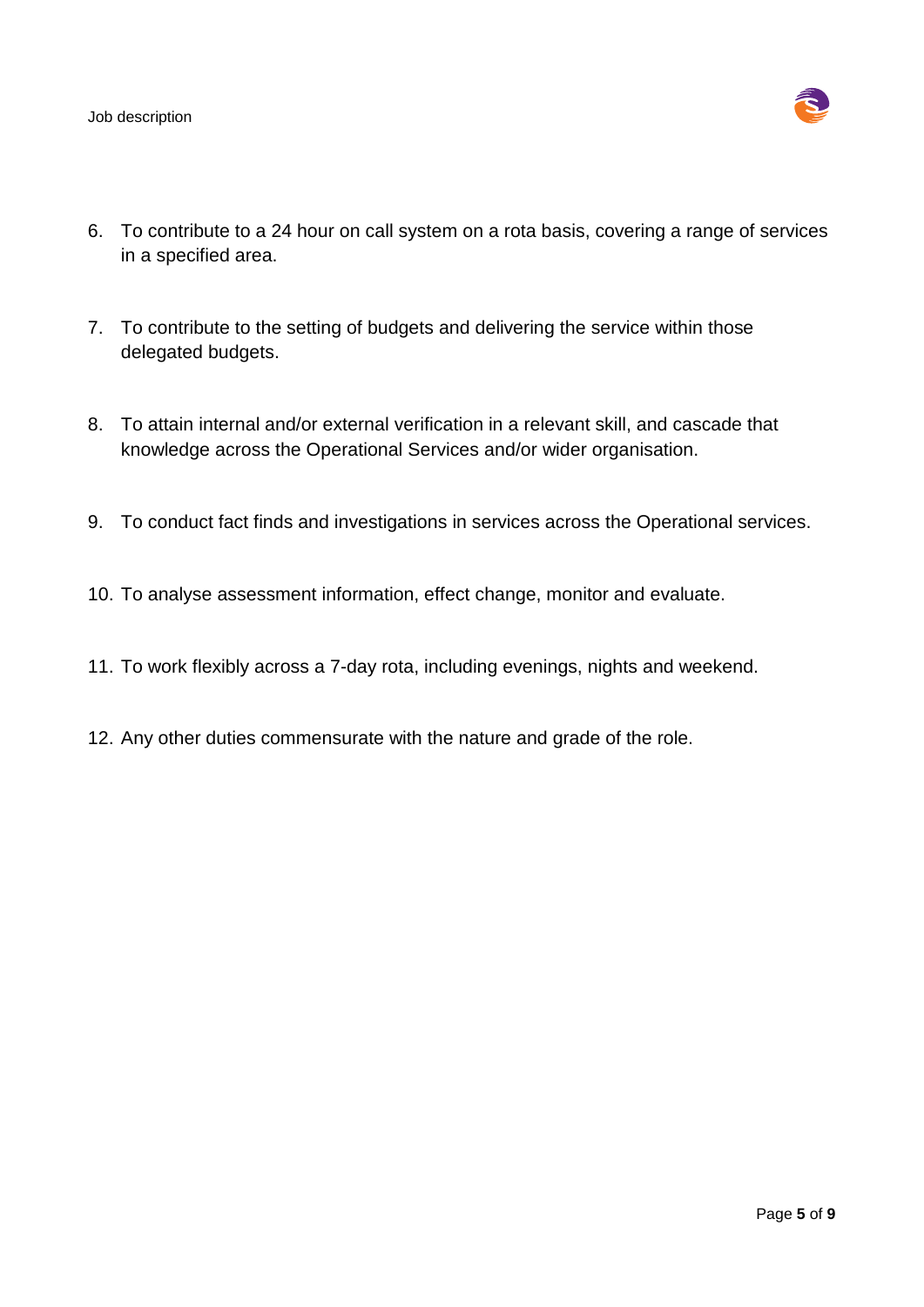

# **Person Specification**

This section outlines the experience, knowledge, skills and abilities the job holder needs in order to fulfil the requirements of the post. Essential criteria are those which the job holder must have in order to do the job. Desirable criteria are those qualities that would be either useful, or an advantage or those which the jobholder can be trained to do.

Please use the 'additional information' section of the application form to evidence how you meet the essential criteria as well as how your practice reflects the I statements.

| <b>Education and Training</b>                                                                 |                                   |  |  |
|-----------------------------------------------------------------------------------------------|-----------------------------------|--|--|
| <b>Essential</b>                                                                              | <b>Desirable</b>                  |  |  |
| Willing to work towards the following<br>qualifications within a specified<br>timescale:      | Relevant management qualification |  |  |
| Level 5 Health & Social Care Diploma or<br>equivalent; or                                     |                                   |  |  |
| Preparing to Teach in the Lifelong<br>Learning Sector (PTLLS) in a specified<br>timescale; or |                                   |  |  |
| Level 3 Award in Education & Training<br>and Learning in schools; or                          |                                   |  |  |
| Relevant professional teaching<br>qualification; or                                           |                                   |  |  |
| Registered managers award; or<br>Accredited Intervenor course.                                |                                   |  |  |
| BSL level one or comparable sign<br>vocabulary                                                |                                   |  |  |
| ICT literate and able to use MS Office<br>and a range of databases                            |                                   |  |  |
| Numeracy and literacy and able to<br>develop those skills in others                           |                                   |  |  |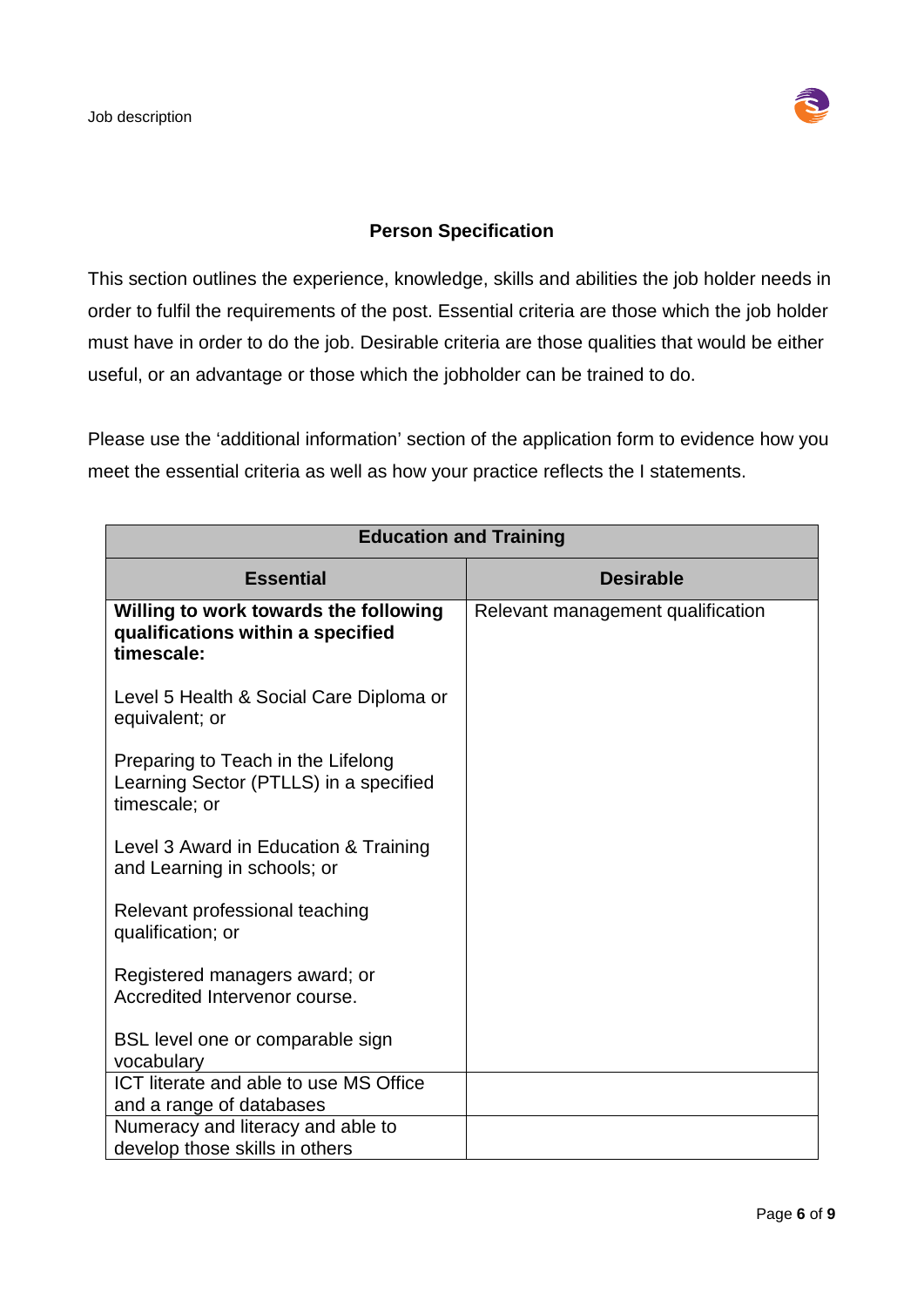

| <b>Achievements and Experience</b>                                                                                                                  |                                                                                                          |  |
|-----------------------------------------------------------------------------------------------------------------------------------------------------|----------------------------------------------------------------------------------------------------------|--|
| <b>Essential</b>                                                                                                                                    | <b>Desirable</b>                                                                                         |  |
| Substantial experience of providing                                                                                                                 | Experience of managing a delegated                                                                       |  |
| support including personal care                                                                                                                     | budget.                                                                                                  |  |
| Experience of maintaining up to date and<br>accurate records and report writing                                                                     | Project management experience                                                                            |  |
| Proven experience of taking a<br>coordinating role in everyday activities<br>when necessary                                                         | Experience of conducting investigations                                                                  |  |
| Experience of supervising and line<br>managing team members in accordance<br>with policy and legislation; including<br>management of other Managers |                                                                                                          |  |
| Experience of dealing with difficult and<br>challenging situations safely                                                                           |                                                                                                          |  |
| Experience of advocating the best<br>interests of individuals                                                                                       |                                                                                                          |  |
| Experience of managing misconduct,<br>grievances and performance issues                                                                             |                                                                                                          |  |
| Experience of successfully working within<br>internal and external compliance<br>frameworks                                                         |                                                                                                          |  |
| Experience of planning, organising and<br>delivering projects or specific plans of<br>learning and support                                          |                                                                                                          |  |
| Experience of receiving information<br>following assessments, undertaking<br>analysis and evaluation to effect change<br>where needed.              |                                                                                                          |  |
| <b>Skills &amp; Abilities</b>                                                                                                                       |                                                                                                          |  |
| <b>Essential</b>                                                                                                                                    | <b>Desirable</b>                                                                                         |  |
| A proven commitment and ability to work<br>in accordance with the I statements in all<br>dealings                                                   | Skilled in undertaking initial and on-<br>going assessment; and where required<br>to manage transitions. |  |
| Able to communicate using a variety of<br>methods                                                                                                   |                                                                                                          |  |
| Able to work effectively as part of a team                                                                                                          |                                                                                                          |  |
| Able to work autonomously on your own<br>initiative with little direction                                                                           |                                                                                                          |  |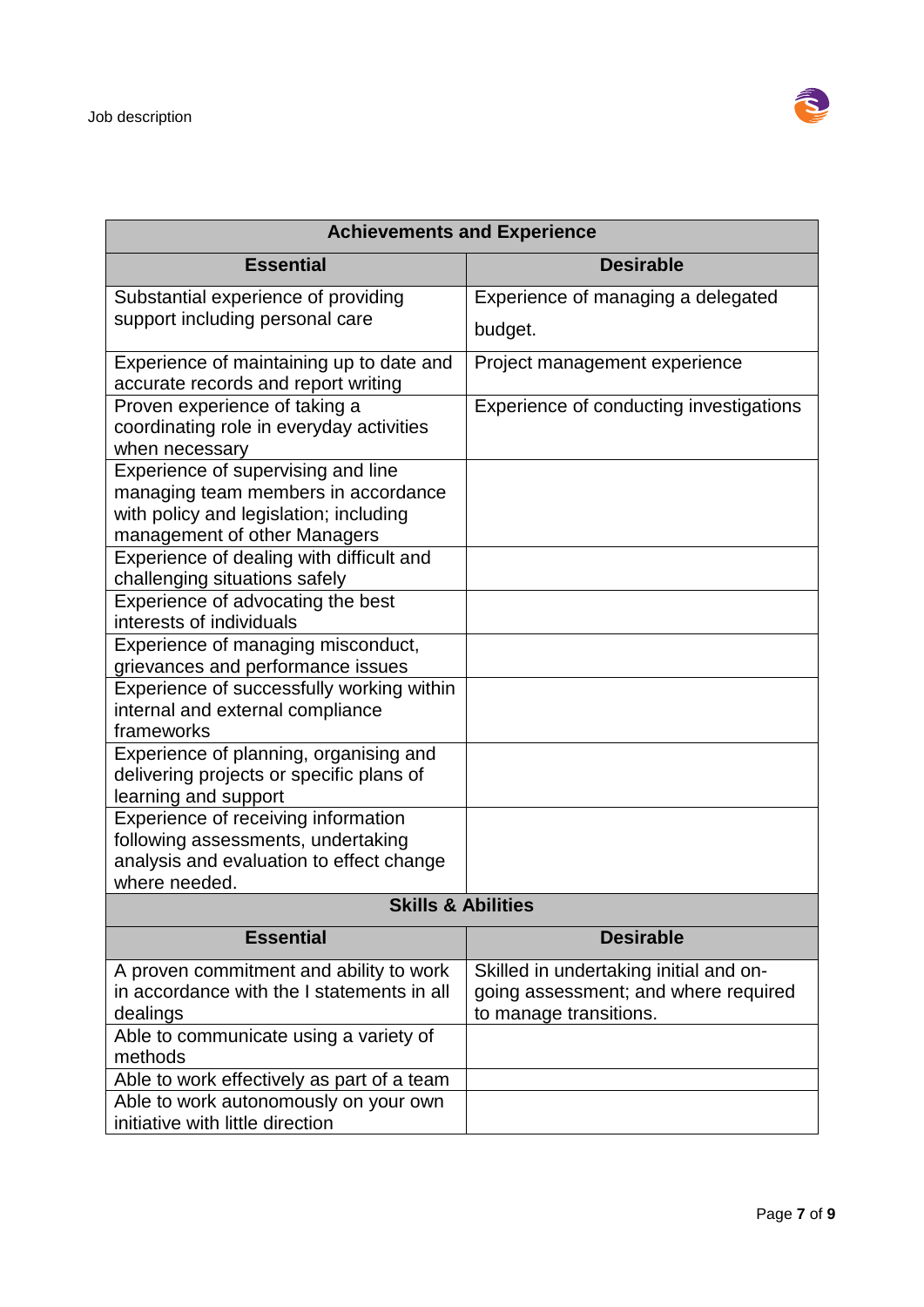

| A proven commitment to equality and        |  |
|--------------------------------------------|--|
| diversity                                  |  |
| Able to confidently cascade knowledge      |  |
| and learning to colleagues across Sense.   |  |
| Ability to influence external stakeholders |  |
| and promote Sense's unique offer to        |  |
| others.                                    |  |

# **The "I" statements detail essential behaviours that we value at Sense.**

**"I" Statements apply to staff, trustees and people who use the services.** 

#### **Behaviours**

- I will be honest and open
- I will listen to others
- I will respect others
- I will participate and contribute
- I will take informed risk
- I will find things to celebrate
- I will understand and respond
- No decision about me without me

# **Frontline Operational Leader Key Competencies**

This job description aligns with the frontline Operational Leader key competencies,

including the following examples:

#### **It's all about you:**

- You show awareness of your behaviour and through your presentation shape the way staff impact on others.
- You try new things, whilst supporting others to innovate.
- You take responsibility for your area.

#### **Working with others:**

- You build networks and share views and approaches internally and externally
- You challenge and share expertise to gain the best outcome
- You promote effective and respectful relationships between people and you intervene personally when appropriate